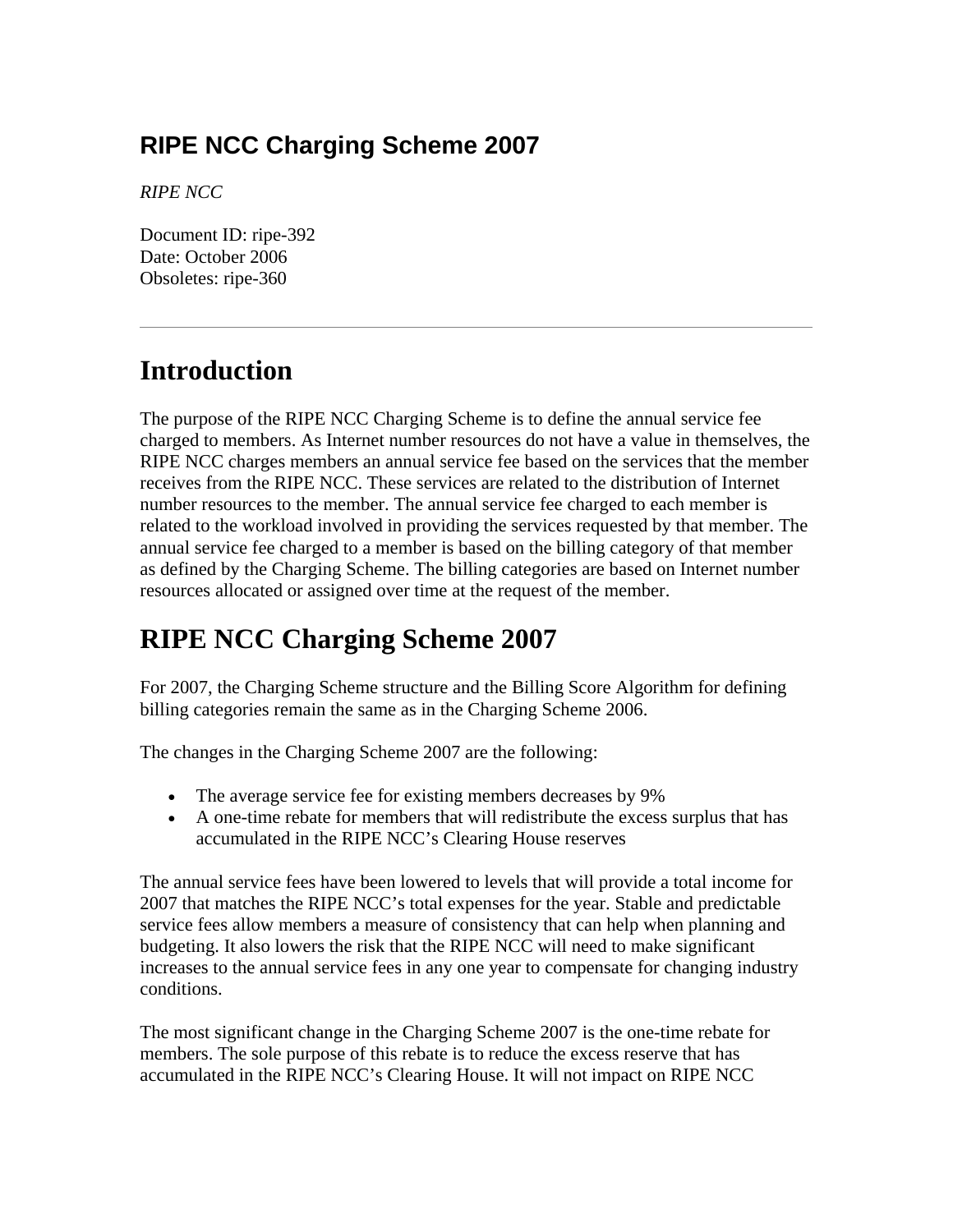operations or on the RIPE NCC's expense level. More information about the member rebate for 2007 can be found in [Appendix 2](http://www.ripe.net/ripe/docs/ripe-392.html#app2#app2) of this document.

## **RIPE NCC Annual Service Fees 2007**

The service fees for 2007 are fixed annual charges for the RIPE NCC membership and are based on the billing category of a member. For the 2007 service fees, and for a comparison with the service fees since 2003, see the following table:

| Annual service fee (in |                          |       |       |       |       |
|------------------------|--------------------------|-------|-------|-------|-------|
| EUR)                   | 2003                     | 2004  | 2005  | 2006  | 2007  |
|                        |                          |       |       |       |       |
| Extra Small            | $\overline{\phantom{0}}$ | 2,000 | 1,750 | 1,500 | 1,300 |
| Small                  | 2,750                    | 2,500 | 2,250 | 2,000 | 1,800 |
| Medium                 | 3,750                    | 3,500 | 3,150 | 2,750 | 2,550 |
| Large                  | 5,250                    | 5,000 | 4,750 | 4,250 | 4,100 |
| Extra Large            |                          | 6,750 | 6,500 | 5,750 | 5,500 |
| Sign-up fee            | 2,500                    | 2,500 | 2,000 | 2,000 | 2,000 |
| Administration fee     |                          | 1,250 | 1,250 | 1,000 | 1,000 |

# **Membership Growth Projections**

The RIPE NCC uses several statistical models to forecast membership developments. External factors and industry expectations are then incorporated in order to improve the accuracy of the forecast. Following this procedure, a net growth rate of approximately 12% is expected over 2006. For 2007, taking into account expected member closures, a net growth rate of 9% is expected.

This table shows the actual membership numbers at the end of 2003, 2004 and 2005 as well as the projected membership numbers at the end of 2006 and the predicted membership numbers used for the 2007 budget.

|                  |       |       |       | Projection | <b>Budget</b> |
|------------------|-------|-------|-------|------------|---------------|
| Number of LIRs   | 2003  | 2004  | 2005  | 2006       | 2007          |
| Extra Small      |       | 766   | 1,366 | 1,511      | 1,383         |
| Small            | 2,664 | 2,126 | 1,971 | 2,225      | 2,569         |
| Medium           | 659   | 749   | 697   | 773        | 935           |
| Large            | 165   | 144   | 137   | 162        | 187           |
| Extra Large      |       | 39    | 39    | 40         | 47            |
| Total membership | 3,488 | 3,824 | 4,210 | 4,711      | 5,121         |
| Net Growth %     | 7 %   | 10 %  | 10 %  | 12 %       | 9 %           |

*New members that are expected in 2007 are included in the Extra Small billing category.*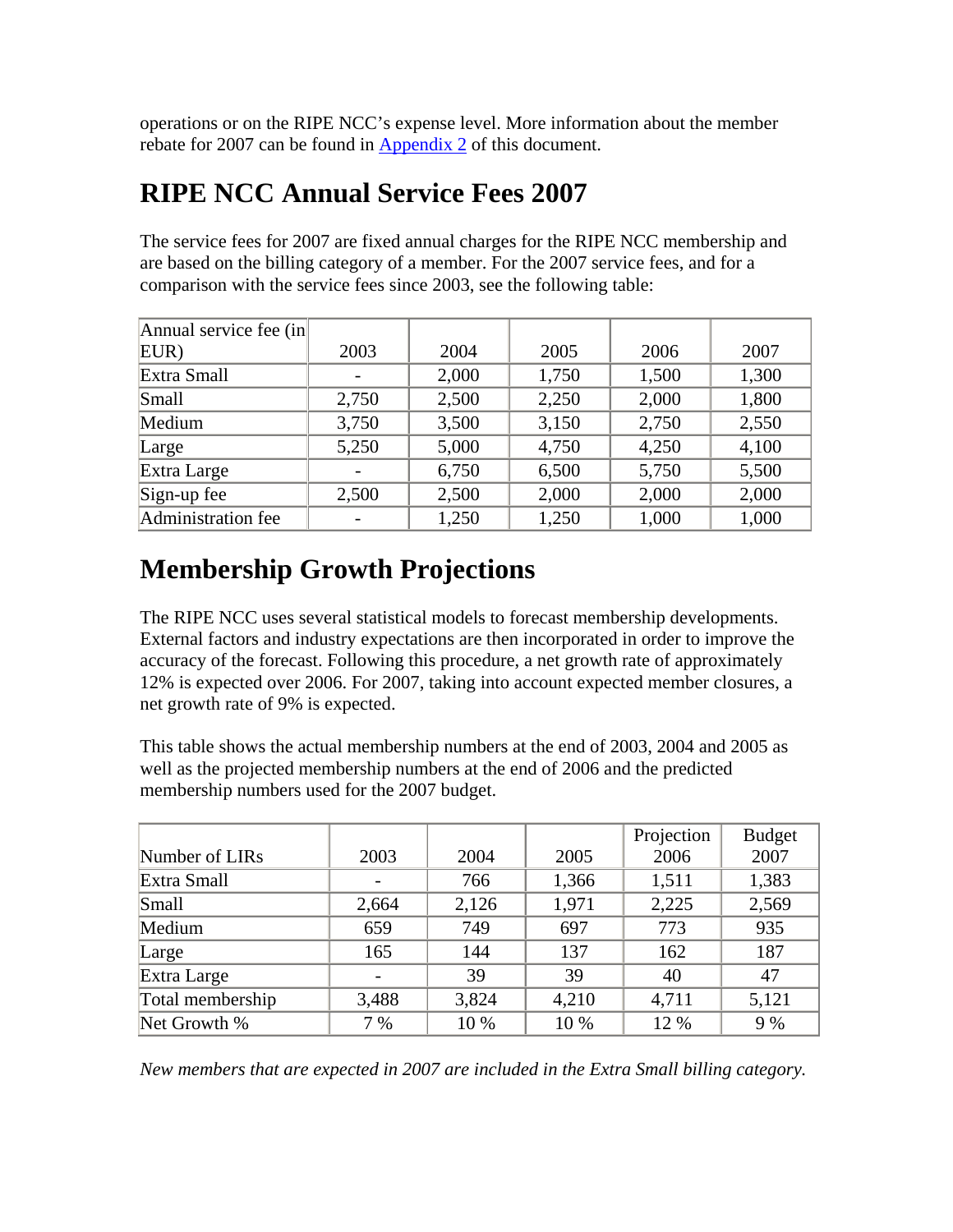Each member receives a score according to the Billing Score Algorithm (see [Appendix 1](http://www.ripe.net/ripe/docs/ripe-392.html#app1#app1)). All members are ranked in ascending order. Members with the same score get identical rankings. The billing categories are defined using the following cumulative boundaries:

- Up to 20% of the members will make up the Extra Small billing category
- Up to 75% of the members will make up the Extra Small and Small billing categories
- Up to 95% of the members will make up the Medium billing category and all smaller billing categories
- Up to 99% of the members will make up the Large billing category and all smaller billing categories
- The remaining members will make up the Extra Large billing category

|                         |      |      |      |                  | Target |
|-------------------------|------|------|------|------------------|--------|
| <b>Billing Category</b> | 2003 | 2004 | 2005 | <b>July 2006</b> | 2007   |
| Extra Small             |      | 19 % | 32 % | 28 %             | 20 %   |
| Small                   | 78 % | 61 % | 47 % | 50 %             | 55 %   |
| Medium                  | 18 % | 16 % | 17 % | 17 %             | 20 %   |
| Large                   | 4 %  | 3 %  | 3 %  | 4 %              | 4 %    |
| Extra large             |      | 1 %  | %    | $1\%$            | 1 %    |

#### **Percentage of Total Members per Billing Category**

*Note: These percentages for 2007 may deviate slightly. If a set of members with the same score fall across the boundary between two billing categories they will be part of the next higher billing category.* 

The Billing Score Algorithm will be run after the General Meeting has approved the Charging Scheme 2007. The billing scores for members will be determined based on 30 September 2006 data. Every member will be notified of their billing score and billing category by e-mail.

The billing category for each member will also be available by selecting the relevant member from the full list of members by country available at:

<http://www.ripe.net/membership/indices/>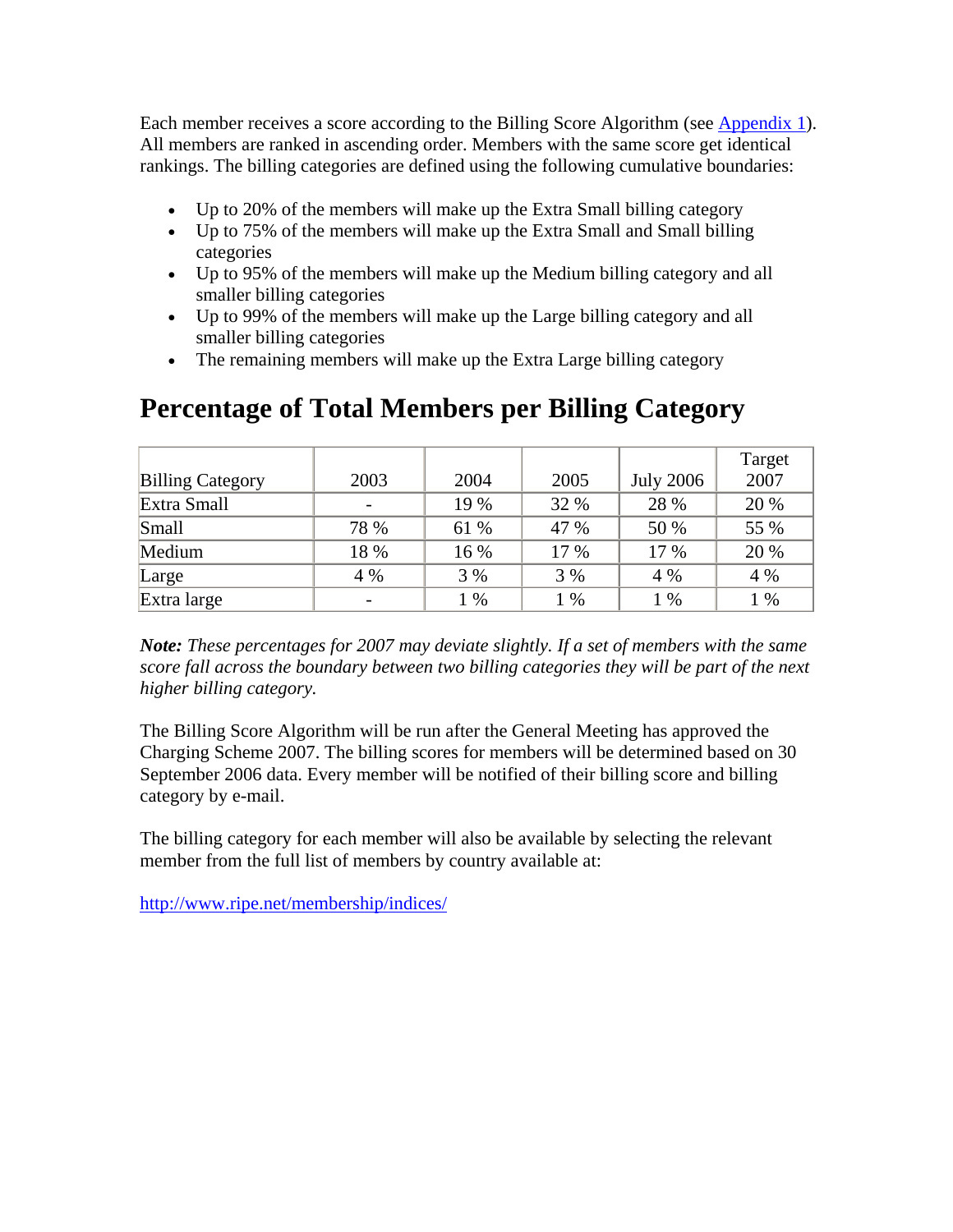## **Change Matrix - Expected Changes of Members Between the Billing Categories for 2007**

The Change Matrix indicates the percentage of members currently in a certain billing category that are expected to move to a different billing category for 2007. Due to the fact that all new registries start as Extra Small, the migration from Extra Small to other categories is higher than the migration from other categories.

**For example**: The matrix shows that, for 2007:

- 57% of the members currently in the Extra Small billing category will remain in that category
- 38% of the members currently in the Extra Small billing category will move to the Small category
- 5% of the members currently in the Extra Small billing category will move to the Medium category
- 0% of the members currently in the Extra Small billing category will move to the Large category
- 0% of the members currently in the Extra Small billing category will move to the Extra Large category

| From:<br>To: | Extra Small              | Small | Medium | Large | Extra Large |
|--------------|--------------------------|-------|--------|-------|-------------|
| Extra Small  | 57 %                     | 38 %  | 5 %    | 0%    | 0%          |
| Small        | $7\%$                    | 86 %  | 7 %    | 0%    |             |
| Medium       | $0\%$                    | 10 %  | 86 %   | 4 %   | $0\%$       |
| Large        | $\%$                     | $\%$  | 13 %   | 82 %  | 3 %         |
| Extra Large  | $\overline{\phantom{0}}$ |       |        | 5 %   | 95 %        |

*Note: In the table above, "-" indicates that no registries are expected to move to a particular category. "0%" indicates that there may be some registries that will move to a particular category but that this percentage is expected to be lower than 1%.*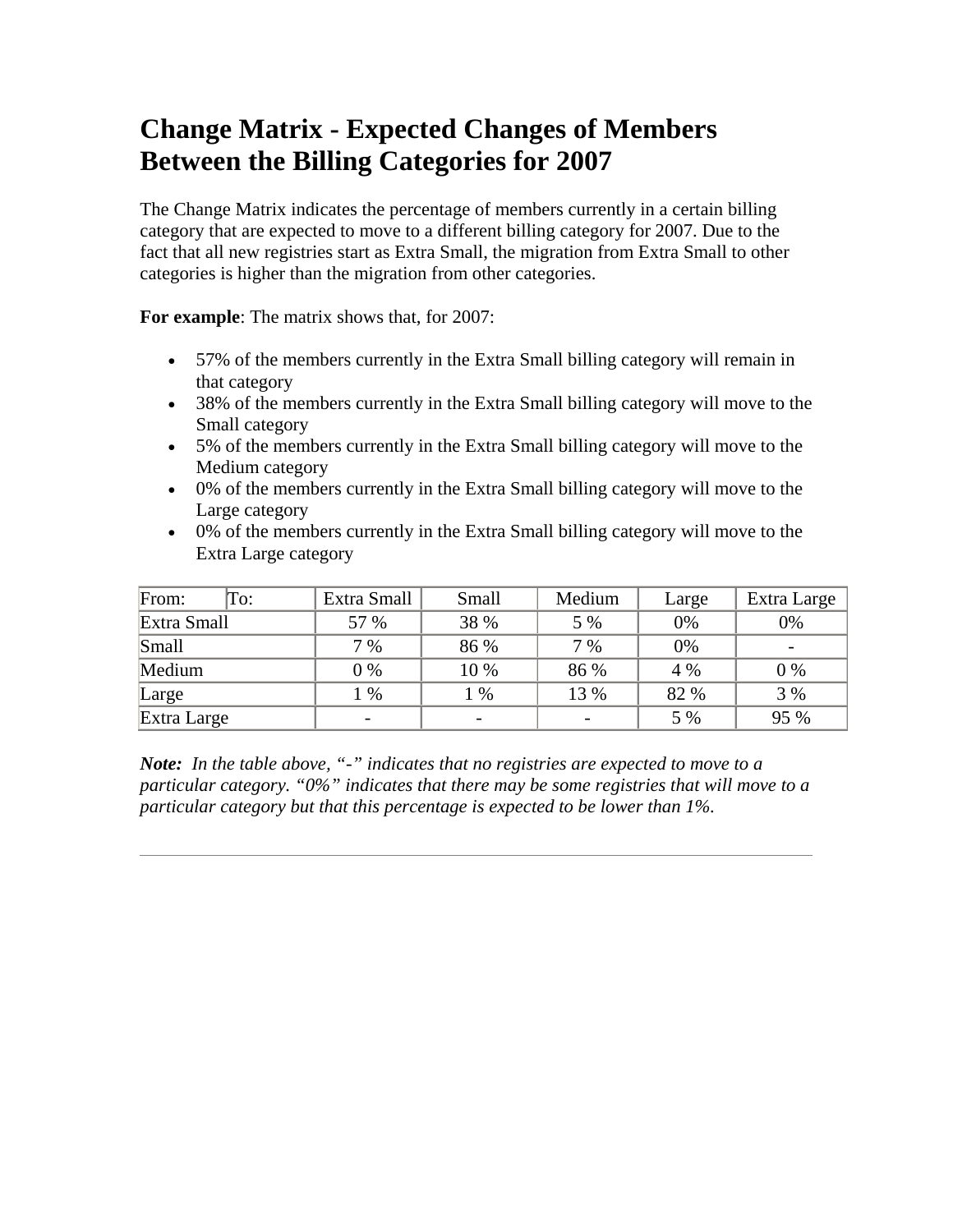# **Appendix 1: Billing Score Algorithm**

A member's billing category is set based on the member's billing algorithm score. This score is based on Internet resource allocations or assignments made over time at the member's request. The scoring system takes into account all:

- IPv4 allocations
- IPv6 allocations

The scoring system also takes into account any of the following assignments made at the request of the member between 1 October 2005 and 30 September 2006:

- IPv4 Provider Independent (PI) assignments
- IPv6 direct assignments
- AS Number assignments

For the purpose of this scoring algorithm, an allocation of IPv4/21 is equivalent ( $\stackrel{\wedge}{=}$ ) to one IPv6 /32 allocation or to one AS Number. The following table shows how scoring units are determined based on resource usage. To establish scoring units based on larger or smaller resource usage, the same ratio applies.

| <b>IPv4</b> Allocation | IPv6                        | AS Number<br>Assignment | IP <sub>v4</sub> PI<br>Assignment                                            | <b>IPv6</b> Direct<br>Assignment | Scoring |
|------------------------|-----------------------------|-------------------------|------------------------------------------------------------------------------|----------------------------------|---------|
|                        | Allocation                  |                         | Only includes assignments made between<br>1 October 2005 - 30 September 2006 | Unit                             |         |
| △<br>/22               | $\frac{1}{33}$ $\triangleq$ |                         | $\frac{1}{25}$ $\triangleq$                                                  |                                  | 0.5     |
| ≙<br>/21               | $132 \triangle$             |                         | $/24 \triangleq$                                                             | $1 \triangleq$                   |         |
| △<br>/20               | $'31 \triangleq$            |                         | $/23 \triangleq$                                                             | $2 \triangleq$                   | 2       |
| /19                    | $30 \triangleq$             |                         | $22 \triangle$                                                               |                                  |         |

Using this matching system, the following algorithm is run to determine the total score per member:

$$
\mathbb{S}^{\mathbb{N}}\left(\text{reg}\right)=\sum_{i=1}^{\mathbb{N}}\;a_{i}\ast t_{i}
$$

 $a_i$  = Scoring unit  $t_i$  = Time function of allocation/assignment i (year of allocation - 1992)  $N =$  Number of allocations/assignments

The total score per member is the sum of all allocation and assignment scores for that